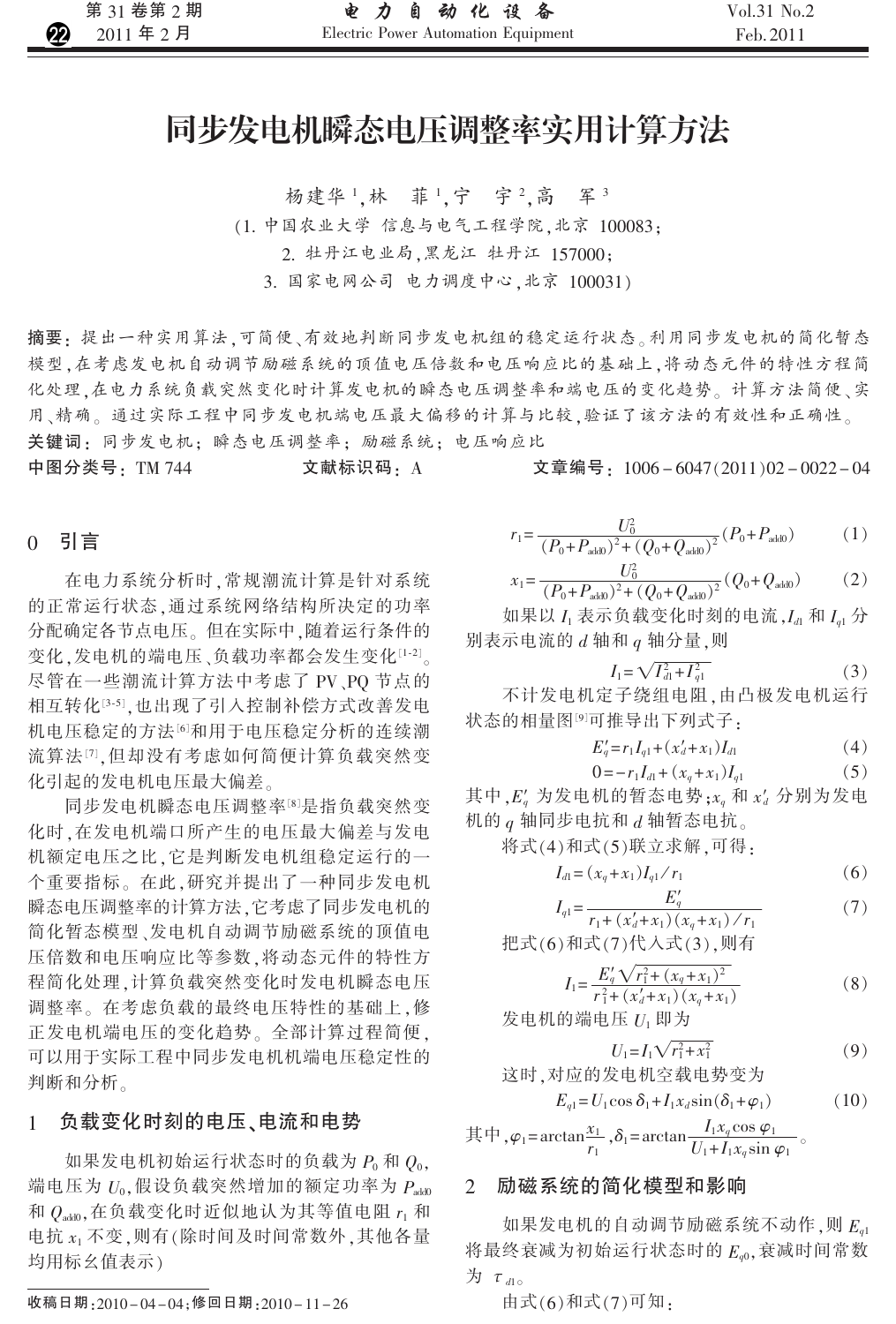$$
I_{d1} = E'_q / \left( \frac{r_1^2}{x_q + x_1} + x'_d + x_1 \right)
$$
 (11)

最终稳态电流为

$$
I_{d1\infty} = E_{q0} / \left( \frac{r_1^2}{x_q + x_1} + x_d + x_1 \right)
$$
 (12)

因此,衰减时间常数 Tal为

$$
\tau_{d1} = \frac{r_1^2 + (x_d' + x_1)(x_q + x_1)}{r_1^2 + (x_d + x_1)(x_q + x_1)} \tau_{d0}
$$
\n(13)

其中,  $\tau_{w}$ 为励磁绕组自身的时间常数, 其值可通过 查找发电机手册得到。

事实上,在负载变化导致发电机端电压改变时, 发电机的自动调节励磁系统将调节励磁绕组两端的 励磁电压 Uf,从而影响发电机的电势。自动调节励磁 系统的一个重要参数是顶值电压倍数β,即励磁系统 顶值电压与额定励磁电压 Ug 之比;另一个重要参数 是励磁系统电压响应比  $U_{\text{resp}}$ ,即由励磁系统电压响 应曲线确定的励磁系统输出电压增长率与 UK 的比 值。由于铁心饱和等因素的影响,励磁电压 Uf的增 长曲线是非线性的[10-11],如图 1 所示。



voltage response ratio

在实际运行中,励磁电压 U<sub>f</sub> 增长曲线的开始一 段最重要,因此, U 的增长率可以由图 1 的直线 ac 确 定,其中 a 为通过励磁系统电压响应曲线的初始点, 并且取第一个  $0.5 s$  内增加的面积  $A_{abc}$  与实际曲线 增加的面积  $A_{odd}$  相同。如果 ΔU<sub>f</sub> 为 0.5 s 时励磁系统 输出电压增长的大小,那么励磁系统电压响应比就 近似为  $U_{\text{reso}} = \Delta U_f / (0.5 U_{\text{fN}})$ 。

励磁系统应满足的顶值电压倍数如表1所示, 励磁系统电压响应比如表 2 所示[8,12]。

考虑了  $\tau$ <sub>dl</sub> 和  $U_{\text{resp}}$  以后,  $E_q$  随时间  $t$  变化的情 况就可以近似地由下式决定:

$$
E_q = E_{q0} + (E_{q1} - E_{q0} + U_{\text{resp}} E_{\text{IN}} \tau_{d1}) e^{-t/\tau_{d1}}
$$
  

$$
U_{\text{resp}} E_{\text{IN}} \tau_{d1} + U_{\text{resp}} E_{\text{IN}} t
$$
 (14)

表 1 励磁系统的顶值电压倍数

|  |  |  |  |  |  | Tab.1 Ceiling voltage time of excitation system |  |
|--|--|--|--|--|--|-------------------------------------------------|--|
|--|--|--|--|--|--|-------------------------------------------------|--|

| 发电机类型            | В          |
|------------------|------------|
| 100 MW 及以上的汽轮发电机 | $\geq 1.8$ |
| 50 MW 及以上的水轮发电机  | $\geq 2$   |
| 内燃发电机            | $\geq 1.5$ |
| 其他               | $\geq 1.6$ |

|  |  | 表 2 励磁系统的电压响应比 |  |
|--|--|----------------|--|
|  |  |                |  |

Tab.2 Voltage response ratio of

| excitation system |                        |
|-------------------|------------------------|
| 发电机类型             | $U_{\rm{resn}}/s^{-1}$ |
| 100 MW 及以上的汽轮发电机  | $\geqslant$ 2          |
| 水轮发电机             | $\geq$ 2               |
| 直流励磁机励磁系统         | $0.5 - 1.0$            |
| 其他                | $\geq$ 1               |

其中,E<sub>n</sub>为发电机额定空载电势。

 $\hat{\varphi}$  d  $E_{a}/$  d  $t=0$ , 则可以求出最小电势  $E_{min}$  对应 的时间.

$$
t_{\min} = \tau_{d1} \ln \left( 1 + \frac{E_{q1} - E_{q0}}{U_{\text{resp}} E_{\text{fN}} \tau_{d1}} \right) \tag{15}
$$

将式(15)代入式(14),得:

$$
E_{qmin} = E_{q0} + U_{\text{resp}} E_{\text{fN}} \tau_{d1} \ln \left( 1 + \frac{E_{q1} - E_{q0}}{U_{\text{resp}} E_{\text{fN}} \tau_{d1}} \right) \tag{16}
$$

因此,如果在 trin 时发电机的端电压为 Unin,电流 为 I min, 则近似有

$$
U_{\min} = E_{q\min} U_1 / E_{q1} \tag{17}
$$

$$
I_{\min} = E_{q\min} I_1 / E_{q1} \tag{18}
$$

假定最终励磁系统产生的电势为 E.s, 对应的发 电机稳态电压为 U<sub>s</sub>,电流为 I<sub>s</sub>,则有

$$
U_{\infty} = E_{q\infty} U_1 / E_{q1} \tag{19}
$$

$$
I_{\infty} = E_{a\infty} I_1 / E_{a1} \tag{20}
$$

如果 U。超过发电机额定电压(或规定值),那么 励磁系统将不会达到其顶值电压,励磁系统一般在  $U_{\infty}$ 等于发电机额定电压 $U_{\text{CN}}$ 时停止励磁电压的增 加,即最终的发电机稳态电势为

$$
E_{q\infty} = \begin{cases} \beta E_{q0} & U_{\infty} < U_{\text{GN}} \\ E_{q1} & U_{\text{GN}} & \text{if } \text{iff } \partial \text{H} \end{cases} \tag{21}
$$

#### 示例和负载电压特性的应用 3

某水力发电厂一台发电机的参数如下(电抗为 标幺值): $P_{GN} = 42$  MW, cos  $\varphi_N = 0.8$ ,  $U_N = 6$  kV,  $x_d =$ 1.15,  $x_a = 0.75$ ,  $x'_a = 0.37$ ,  $\beta = 1.7$ ,  $U_{\text{res}} = 1.0 \text{ s}^{-1}$ ,  $\tau_{\text{d}} = 3.0 \text{ s}^{-1}$ 

初始运行状态时负载有功功率为8MW.功率因 数为 0.85。当发电厂的负载增加量为 17 MW、功率 因数为 0.4 时, 计算发电机端电压(标幺值)的变化 情况,如图2所示,计算值与实际测量值(标幺值)的 比较如表 3 所示。

用式(15)(16)可以计算出, 在负载增加后 0.39 s 时,发电机端电压最小,即发电机瞬态电压调整率达 到最大。



图 2 负载突然增加后发电机端电压的变化 Fig.2 Generator terminal voltage change during sudden load increase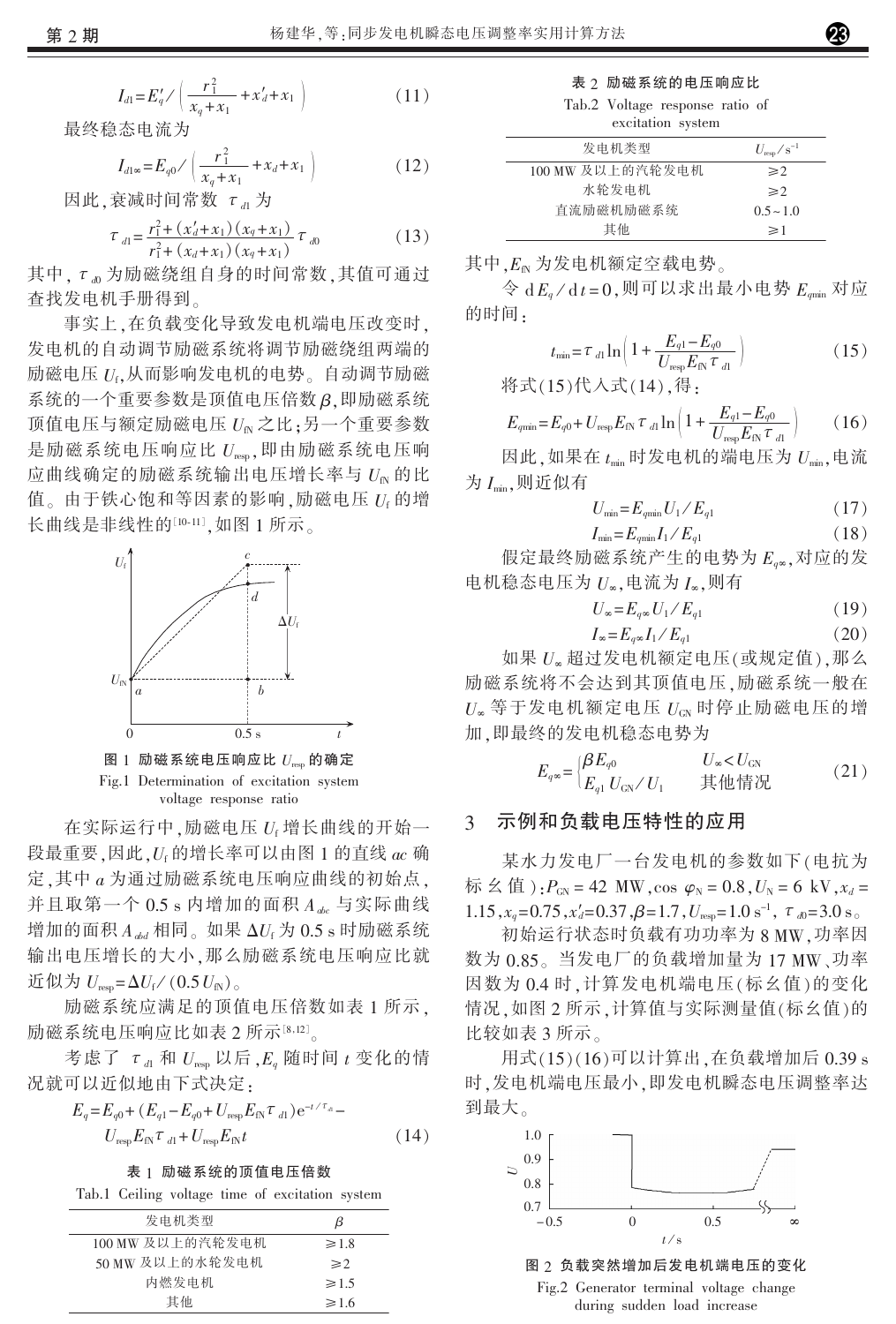表 3 发电机端电压变化情况的比较 Tab.3 Comparison of generator

| terminal voltage change |  |  |
|-------------------------|--|--|

| 状态 | 计算值   | 测量值   |
|----|-------|-------|
| 初始 | 1.000 | 1.000 |
| 最小 | 0.764 | 0.756 |
| 稳态 | 0.936 | 0.985 |

由表3可知,发电机端电压稳态值的误差较大, 其中一个重要原因是上述计算方法中没有考虑负载 的稳态电压特性,下面通过考虑该特性对发电机端 电压稳态值进行修正。

负载功率与电压之间的关系一般有多项式形 式、指数形式等表示方式[1-2,13-15],其中指数形式的负 载为

$$
P = P_0 \left( \frac{U}{U_0} \right)^{n_p} \tag{22}
$$

$$
Q = Q_0 (U/U_0)^{n_q} \tag{23}
$$

其中, U<sub>0</sub> 为参考电压, 对于一台特定用电设备, U<sub>0</sub> 即 为额定电压: P 和 Q 分别为用电设备额定有功和无 功功率;对于节点的负载, $U_0$ , $P_0$ 和 $Q_0$ 通常分别取为 系统初始运行状态时的节点电压、节点负载有功和 无功功率: P和O分别为当电压为 U 时的负载有功 和无功功率消耗;指数 np 和 nq 取决于负载的类型, 部分负载类型的指数参数如表 4 所示[1,13,15]。

| Tab.4 Parameters of some load types |         |                |
|-------------------------------------|---------|----------------|
| 负载组成                                | $n_{p}$ | $n_q$          |
| 一般工业                                | 0.10    | 0.6            |
| 发电厂厂用电                              | 0.10    | 1.6            |
| 白炽灯                                 | 1.54    | $\overline{0}$ |
| 日光灯                                 | 1.00    | 3.0            |
| 集中空调                                | 0.20    | 2.2            |
| 室内空调                                | 0.50    | 2.5            |
| 电风扇                                 | 0.08    | 1.6            |
| 小型工业电动机                             | 0.10    | 0.6            |
| 大型工业电动机                             | 0.05    | 0.5            |
| 农业用水泵                               | 1.40    | 14             |

表 4 部分负载类型的指数参数

当  $n_p = n_q = 2$  时, 为恒阻抗负载;  $n_p = n_q = 1$  时, 为 恒电流负载;np=ng=0时,为恒功率负载。此外,在电 压下降到临界值以下时,如  $U/U_0 < 0.6$ , $n_p$  和  $n_q$  将不 再能描述负载的电压特性,而且很多用电设备将退 出运行。

由式(1)(2)可以得到负载变化时其等值阻抗  $Z_1,$  即

$$
Z_1 = \frac{U_0^2}{\sqrt{(P_0 + P_{\text{add}})^2 + (Q_0 + Q_{\text{add}})^2}}
$$
(24)

考虑到负载的电压特性,负载突然增加到稳态后, 发电机稳态电压 U。由式(19)求出,对应的功率为  $P_{\gamma}Q_{\gamma}P_{\text{add}}$  和  $Q_{\text{add}}$ ,可以分别用式(22)和式(23)求出。

用  $P,Q$ ,  $P_{\text{add}}$  和  $Q_{\text{add}}$  替代式(24)中的初始运行功 率, $U_{\infty}$ 替代 $U_0$ ,便可以求出稳态后的等值阻抗 $Z_{\infty}$ ,即

$$
Z_{\infty} = \frac{U_{\infty}^2}{\sqrt{(P+P_{\text{add}})^2 + (Q+Q_{\text{add}})^2}}
$$
(25)

假定发电机的内阻抗为 ZG,考虑负载电压特性后 的发电机稳态电压为  $U_{\infty}$  new, 则可以列出 2 个等式:

$$
\frac{U_{\infty}}{Z_1} = \frac{E_{q\infty} - U_{\infty}}{Z_{\rm G}}\tag{26}
$$

$$
\frac{U_{\infty_{\text{new}}}}{Z_{\infty}} = \frac{E_{q\infty} - U_{\infty_{\text{new}}}}{Z_{\text{G}}}
$$
(27)

将式(26)和式(27)联立求解,可得:

$$
U_{\infty_{\text{new}}} = \frac{E_{q\infty} U_{\infty} Z_{\infty}}{(E_{q\infty} - U_{\infty}) Z_1 + U_{\infty} Z_{\infty}}
$$
(28)

式(19)、(21)~(23)和式(28)构成了一组非线形 方程组,利用 Gauss-Seidel 迭代法即可求解出  $U_{\infty}$ newo

根据上述示例中实际负荷的性质,取  $n_p = 0.1$ 和 n<sub>a</sub>=0.6, 通过以上步骤, 可以计算出在考虑负载电压 特性后的发电机稳态电压为 0.948 p.u.,更接近于实 际值。

#### 结论  $\overline{4}$

针对同步发电机瞬态电压调整率的计算,在考 虑同步发电机的简化暂态模型、发电机自动调节励 磁系统的顶值电压倍数和电压响应比的基础上,将 动态元件的特性方程简化处理,提出了一种简便、实 用方法。通过考虑负载的稳态电压特性,对发电机端 电压稳态值进行了修正,使得发电机端电压的变化趋 势更符合实际情况。比较了实际工程中的同步发电 机端电压最小值和稳态值的测量与计算误差,验证 了整个计算过程的有效性和正确性。在实际工程中, 该方法可以用于同步发电机机端电压稳定性的初步 分析。

### 参考文献:

- [1] IEEE Task Force Report. Load representation for dynamic performance analysis [J]. IEEE Trans on Power Systems, 1993, 8(2): 472-482.
- [2] IEEE Task Force Report. Standard load models for power flow and dynamic performance simulation [J]. IEEE Trans on Power Systems, 1995, 10(3): 1302-1313.
- [3] da SILVA L C P, WANG Y, XU W, et al. Comparative studies on methods of modeling generator var limit for power-flow calculations[J]. Electric Power Components and Systems, 2001, 56(12): 565-576.
- [4] NAGENDRARAO P S, DEEKSHIT R S. Radial load flow for systems having distributed generation and controlled  $Q$  sources [J]. Electric Power Components and Systems, 2005, 33(6): 641-655.
- [5] DIMITROVSKI A, TOMSOVIC K. Slack bus treatment in load flow solutions with uncertain nodal powers [J]. Electrical Power and Energy Systems, 2005, 27(9): 614-619.
- [6] 赵兴勇, 张秀彬. 采用先进的高压侧电压控制改善电压稳定性[J]. 电力自动化设备, 2007, 27(10): 43-46. ZHAO Xingyong, ZHANG Xiubin. Advanced high side voltage control improves voltage stability [J]. Electric Power Automation Equipment, 2007, 27(10): 43-46.
- [7] CHIANG H D, FLUECK A J, SHAH K S, et al. CPFLOW: a practical tool for tracing power system steady-state stationary behavior due to load and generation variations [J]. IEEE Trans on